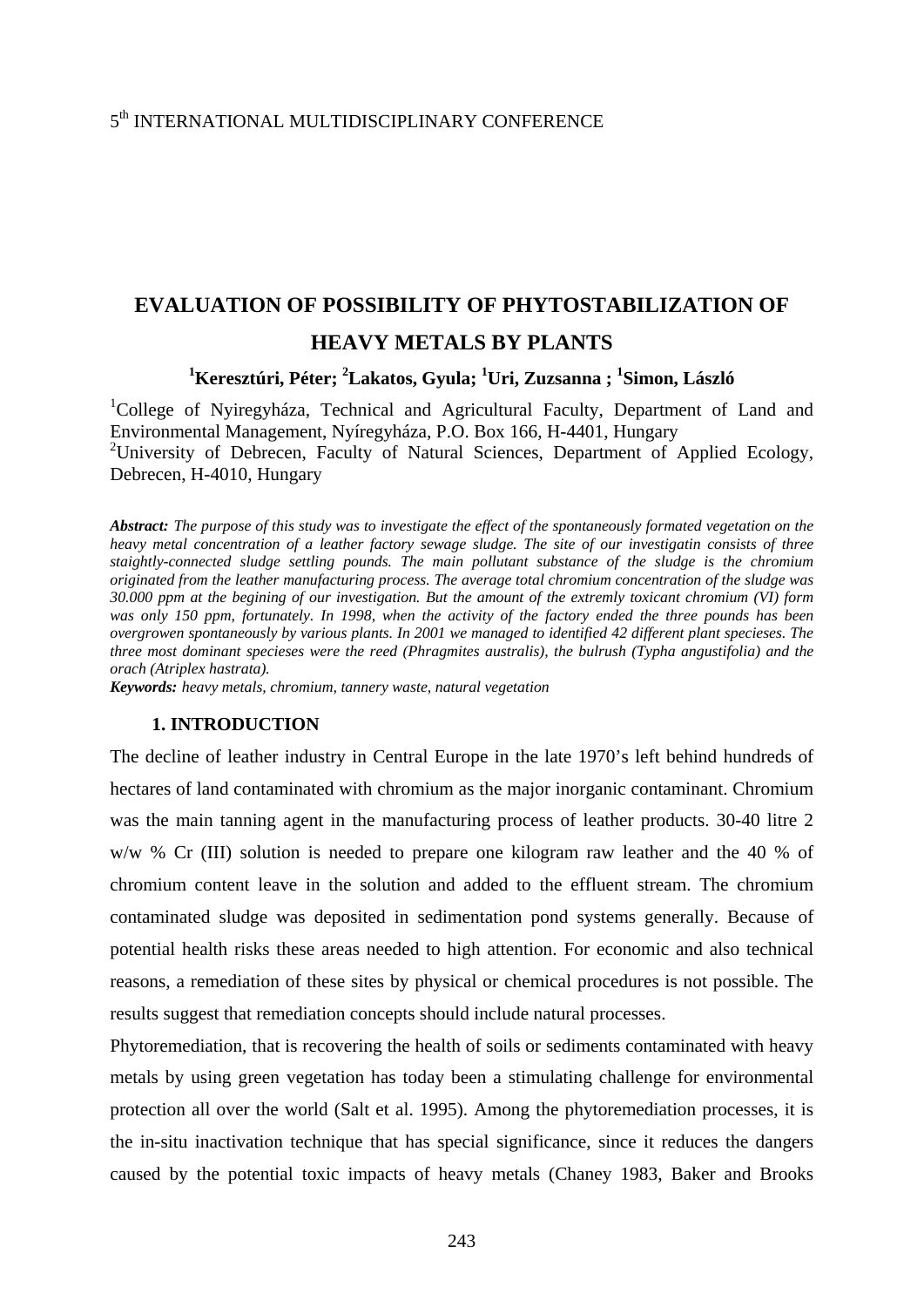1989). Green covers are a true alternative solution, the intensive form of which being the use of crops while the extensive one in former wastewater settling pond systems the utilization of the natural vegetation.

Our study presents the results of the floristically and vegetation examinations performed in the units of a former secondary chromium contaminated sedimentation pond system of a Hungarian leather factory in . The outcome of analyses on the chromium content of the plants and the sediment samples will also be discussed. Moreover, the ration of Cr (III) and Cr (VI) in the samples was determined.

#### **2. MATERIALS AND METHODS**

The site of our investigation consists of three straight-line-connected sludge settling pounds. The area of the investigated ponds is 1000 square meter. In accordance with the vegetation period sampling was performed on four occasions. From the spring sampling on, floristical measurements were made in order to identify the plant species existing in the pond units. From the sampling sites plant and sediment from beneath the plant were collected for chemical analyses. The sampling depth was 1 metre in the sediment. Sediment and plant samples were dried in a drying-oven at 105 °C. Determination of heavy metal concentration after  $HNO_3/H_2O_2$  extraction was performed with an ICP-AES method (SPEKTRO-SPEKTROFLAME ICP-AES). The control area was in the Botanical Garden of the University of Debrecen.

#### **Specification of the Cr VI (Posta and Gáspár 1996):**

Off line method Separation: C18 reverse phase colonna Method: flow injection analysis FIA Concentrating agent: tetrabutil-ammonium-salt (TBA) Detection: ICP-AES

#### **3. RESULTS AND DISCUSSION**

According to the observations, the units of the pond system can be floristically characterized by a relative diversity of species (56 species). The common reed (*Phragmites australis*), sea club-rush (*Bolboschoenus maritimus*), orach (*Atriplex ssp*.) and aster (*Aster punctatus*) can be considered as being existent in large masses, and the other weed also need to be mentioned. The green part covering varies from unit to unit, ranges between 85 and 100%, however,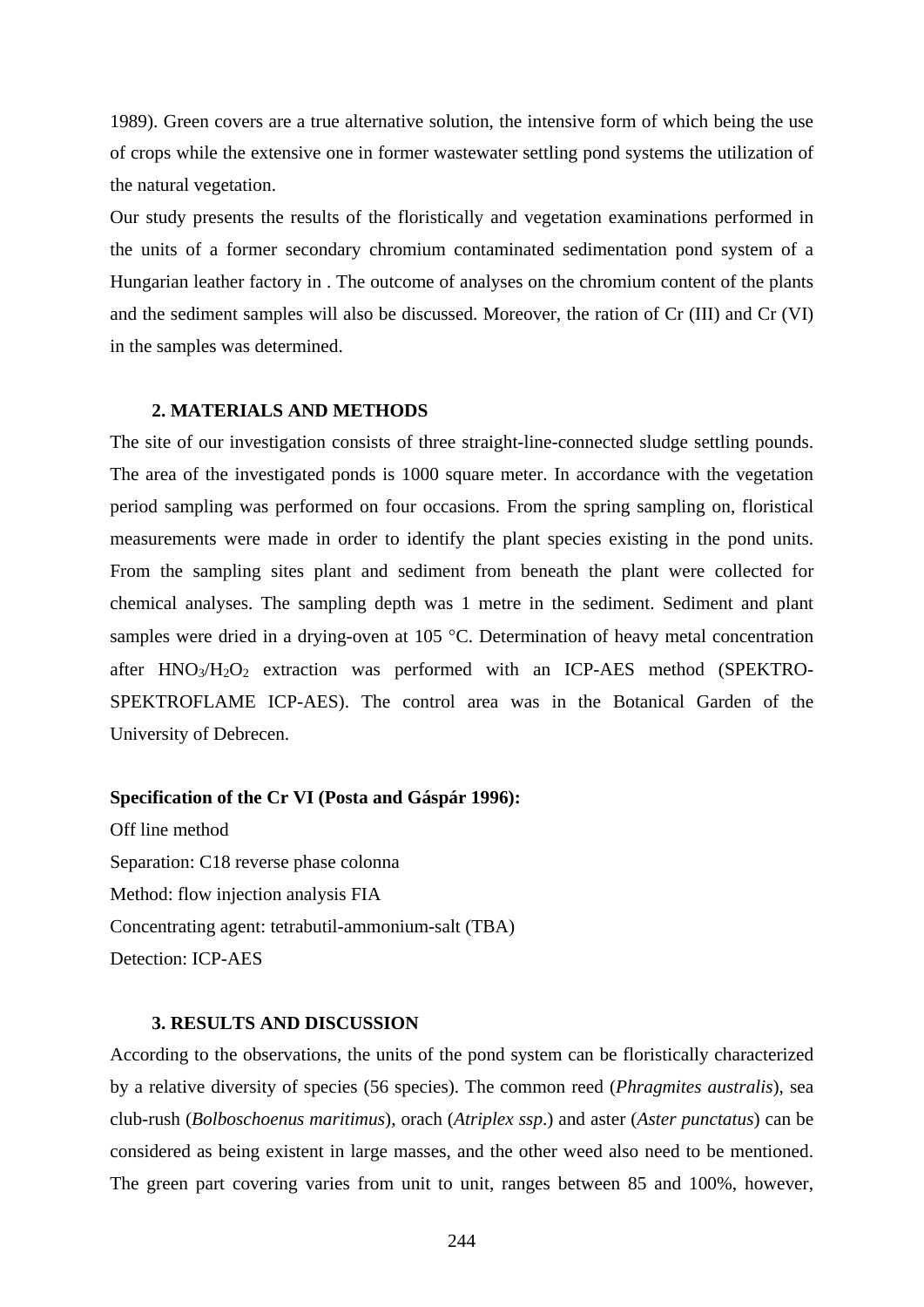regarding the previous years there occurs an advantages tendency of increasing green covering.

Considering the results of the chromium analyses, none of the plants composing the natural flora can be described as hyper accumulator plant species (Brooks et al 1977). In our study plants of excellent heavy metal accumulating capacity ( the total heavy metal concentration of the plants more than 1000 mg.kg<sup> $-1$ </sup> dw) with respect to the plant-fraction include only the following (Table 1.):

Table 1. Chromium concentration in plants with excellent heavy metal accumulating capacity from the sedimentation pond system

| <b>Plant species</b>       | Total Cr concentration (mg.kg <sup>-1</sup> ) |  |  |
|----------------------------|-----------------------------------------------|--|--|
|                            | Mean $(S.D.)$                                 |  |  |
| Agrostis root              | 2807 (254)                                    |  |  |
| Atriplex root              | 2376 (347)                                    |  |  |
| Aster root                 | 1765 (288)                                    |  |  |
| Beckmannia root            | 1462 (278)                                    |  |  |
| Bolboschoemus root         | 1773 (347)                                    |  |  |
| Echionochloa root, rhizome | 2689 (311)                                    |  |  |
| Inula root                 | 1291 (279)                                    |  |  |
| Matricaria root            | 1367 (352)                                    |  |  |
| Phragmites root            | 2022 (325)                                    |  |  |

The total chromium concentration results of the sediment fall into the ten thousand (12,000- 34,000 ppm) range (Table 2.).

Table 2. Chromium concentration in the upper 10 cm layer of the sediment  $(mg.kg<sup>-1</sup> dw)$ 

|                | 1. pond<br>unit | 2. pond<br>unit | 3. pond<br>unit | <b>Control</b><br>area |
|----------------|-----------------|-----------------|-----------------|------------------------|
| <b>Minimum</b> | 16,600          | 12,597          | 21,600          | 29.6                   |
| <b>Maximum</b> | 34,300          | 20,000          | 26,721          | 42.2                   |
| <b>Mean</b>    | 25,450          | 16,298          | 24,245          | 35.9                   |

This extremely high degree of the chromium concentration multiplies the time demand of the phytoremediation process. Fortunately, it does not endanger the vegetation with lethal phytotoxicity, because of the relatively low concentration of Cr (VI) (Table 3.) and the green plant covering is significant.

Table 3. Total chromium and Cr (VI) concentration of the sediment in the pond units  $(mg.kg^{-1} dw)$ . S.D. in parenthesis)

| Pond unit | <b>Total Cr</b>  | Cr (VF      | percentage of Cr (VI) |
|-----------|------------------|-------------|-----------------------|
|           | 34.300 (3254.27) |             | $\rm 0.28$            |
|           | 20.000 (2978.56) | 129 (28.26) | 0.43                  |
| ◡         | 21.600 (3894.59) | 221 (39.57) | .02                   |

Chromium removing effect of plants cannot be confirm at this stage, owning to the relatively short study period with measurement only for a single growing seasons. However, the major role of plants in absorption of toxic, easy mobilized Cr(VI) seems clear and in a successive intracellular reduction process less toxic Cr(III) is formed.